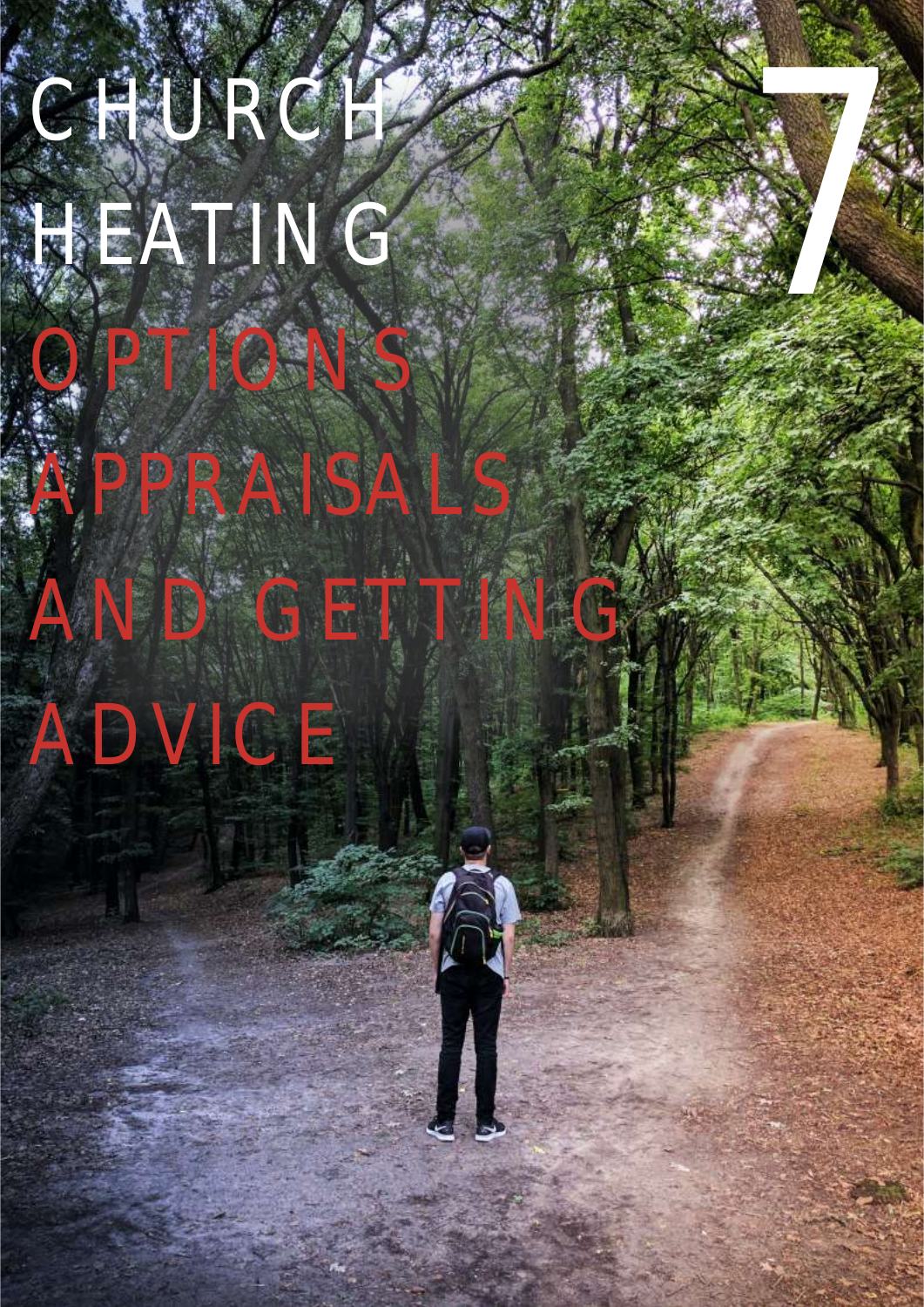### CHURCH HEATING

- 1 PRINCIPLES
- 2 PERSPECTIVES
- 3 APPROACHES
- 4 DECARBONISING AND THE FUTURE OF HEAT
- 5 HEATING CHECKLIST
- 6 PITFALLS
- 7 OPTIONS APPRAISALS AND GETTING ADVICE
- 8 PERMISSION AND REGULATIONS
- 9 COSTS AND FUNDING
- 10 TECHNOLOGIES EXPLAINED
- 11 CASE STUDIES
- 12 SUMMARY FLOWCHART

*This guidance is issued by the Cathedrals Fabric Commission for England pursuant to its powers under section 3(3)(a) of the Care of Cathedrals Measure 2011, and/or by the Church Buildings Council pursuant to its powers under section 55(1)(d) of the Dioceses, Mission and Pastoral Measure 2007. As it is statutory guidance, it must be considered with great care. The standards of good practice set out in the guidance should not be departed from unless the departure is justified by reasons that are spelled out clearly, logically and convincingly.*

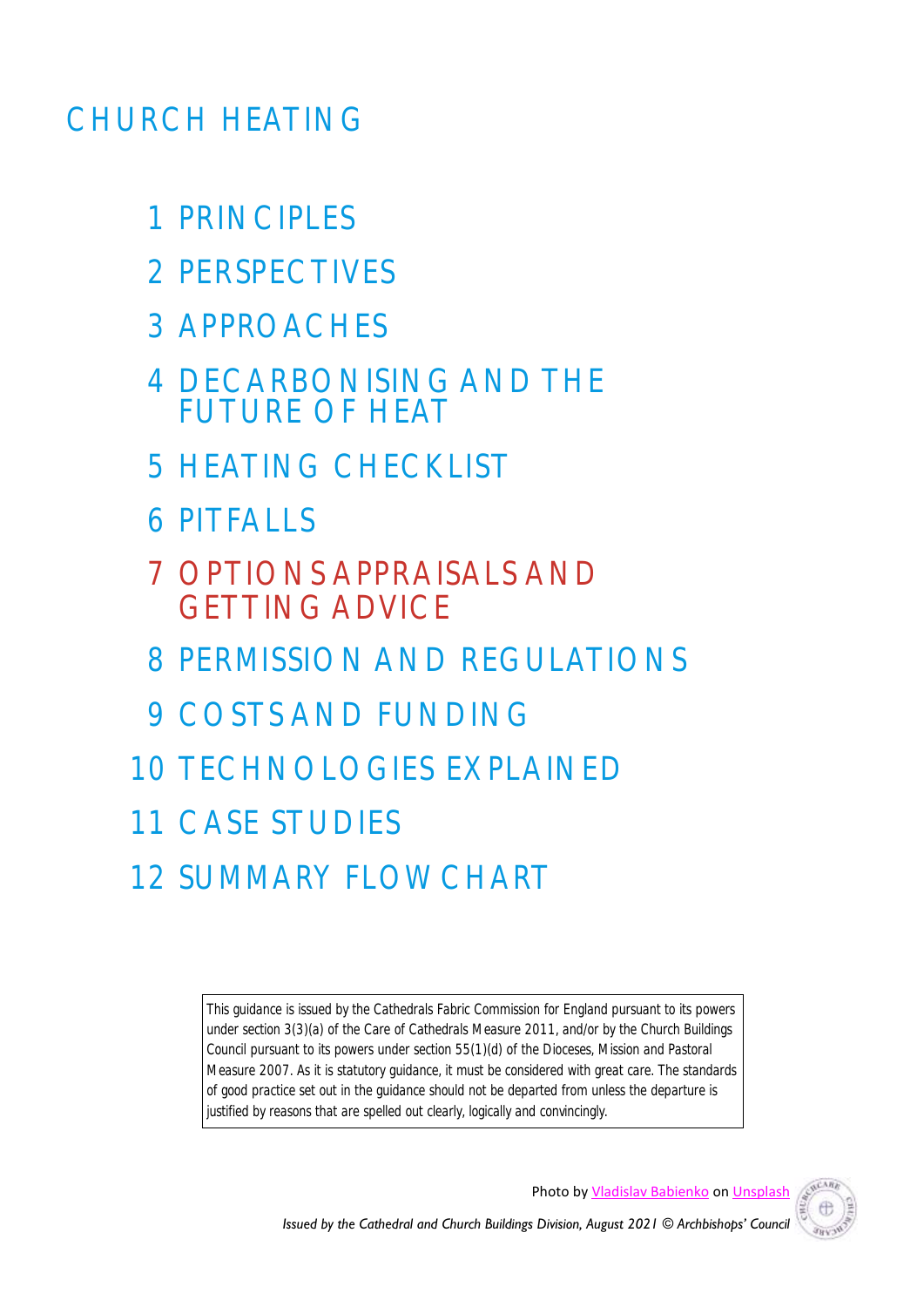7a Introduction

#### 7b Start with the 5 W's

- 7c List all the options
- 7d Shortlists
- 7e Assessing your shortlist
- 7f Do you need advice?
- 7g Where do you get advice from?
- 7h The format of the options appraisal
- 7i Example of a simple options appraisal

#### 7a Introduction

Assessing the options open to you is key to any heating project.

First, you need to work out what you need your heating to **do** for you; the checklist in Section 5 should have helped with this. It may seem obvious, but thinking through where and when you need warmth is vital. We suggest you read the earlier sections of the guidance and complete the checklist, **before** starting your options appraisal.

The next step is to narrow down the range of available options to create a shortlist, by eliminating the ones that are not feasible.

Then you assess the remaining options to see how well they meet your needs (now and in the future), their environmental impact, their cost both now (installing the heating) and over time (the cost to maintain and run the heating), plus how long the system can be expected to last.

For some projects, you will need expert advice and detailed reports. For some projects, two sides of A4 may be enough. Knowing when to get expert input, and from whom, is vital.

#### 7b Start with the 5 W's

Once you have completed and shared your heating checklist (section 5), gather a group of people from the church such as your church warden, youth worker, clergy, eco church rep, and treasurer.

Together, describe what you need your heating to *do* for you, using the 5Ws:

- **Who** are you heating (types of people, old, young)?
- **What** type of event (general visiting, sitting for a service, children's play group)?
- **When** you heating them (when and how long for)?
- **Where** are you heating them (which part of the building)?
- **Which** parts of the building fabric, interiors, or objects need special care?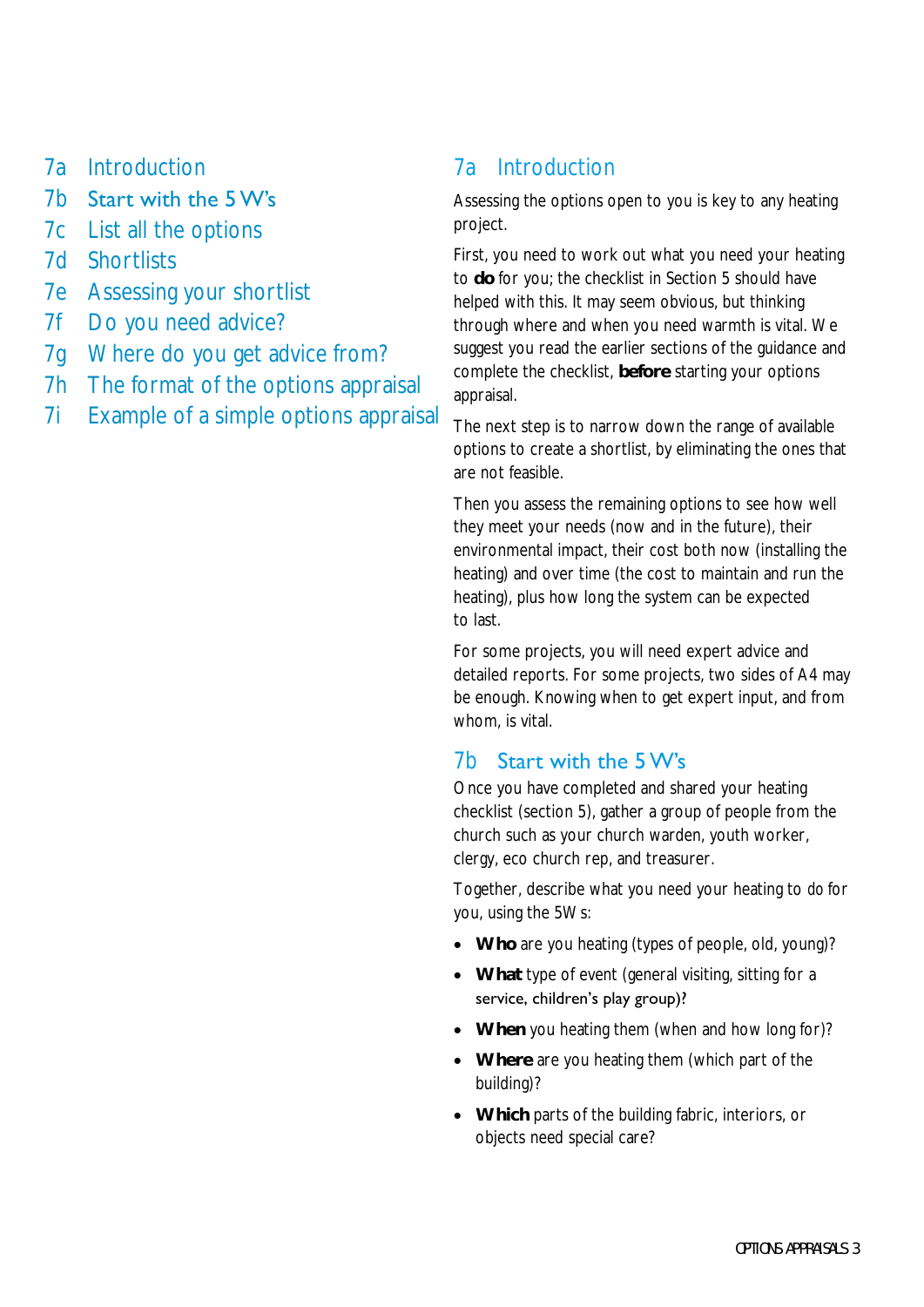Get a plan of the church building(s), either printed out at a large size or drawn on a flip chart. Mark up the plan with coloured pens and define what you need your heating to do, in each part of the building.

Answering the 5W questions above will – later on – help you decide what type of heating and what temperature you need, where and when. Do not start thinking about boilers, radiators, or any other heating 'kit' until you are clear in your minds what the heating needs to achieve.

This is generally referred to as the project brief.

#### 7c List all the options – and then rule out the impossible ones

In Section 3 of this guidance you can find all the different heating approaches. Remember that different emitters produce heating with different effects, and that energy sources limit the type of emitter you can use.

The main options are shown in the table on the next page. There are choices to be made about where you get your energy from (oil, gas, electricity) and what emits the heat (radiators, panels heaters, underfloor heating, and so on).



Below: **A simple example of a plan showing the 5Ws: Who, What, When, Where, Which.**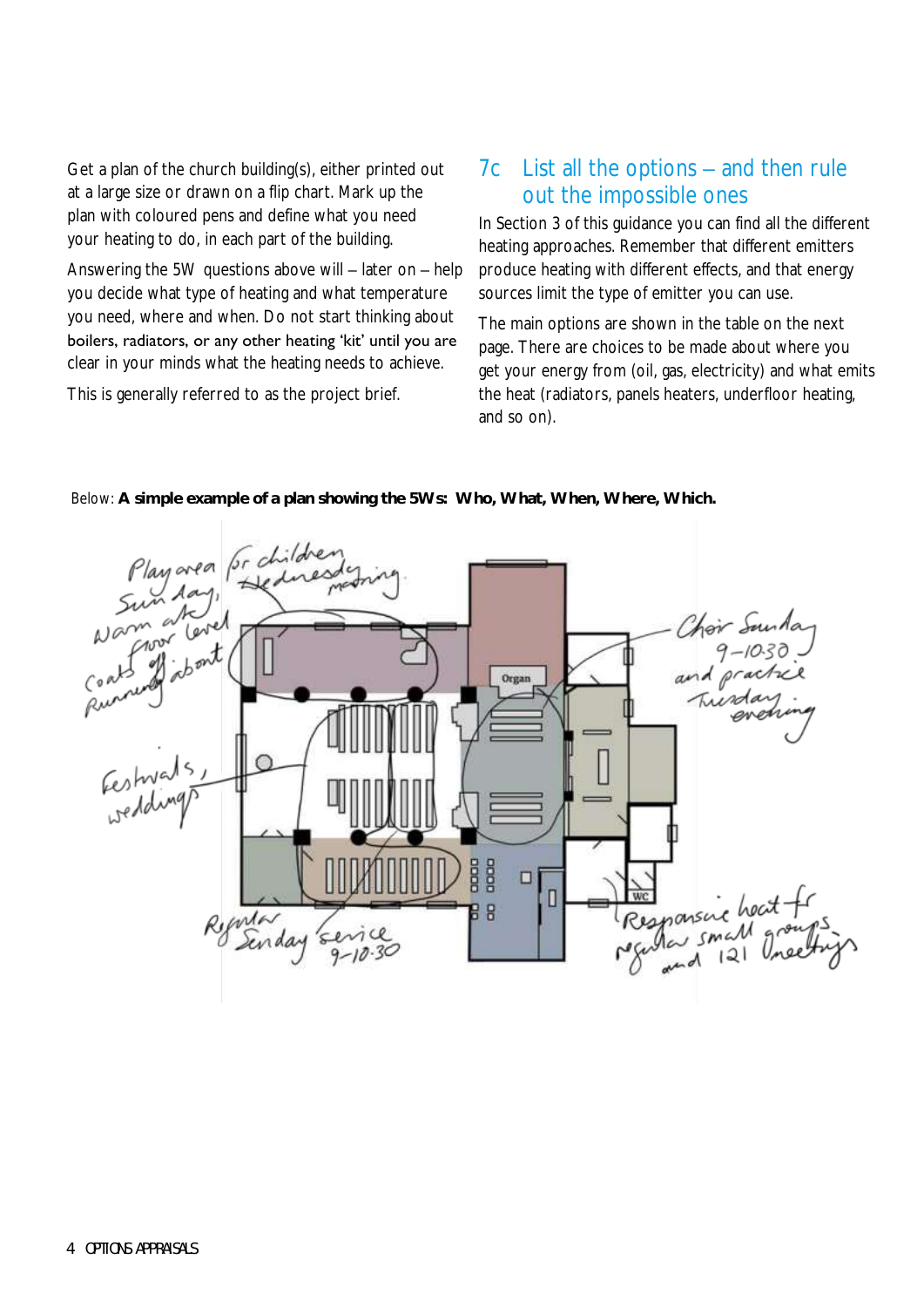| Energy source <b>■</b>                     | Oil<br>boiler             | Gas<br>boiler | Electricity<br>(Grid and/or solar<br>PV)           | Heat pumps                                                   | <b>Biomass</b><br>boiler |
|--------------------------------------------|---------------------------|---------------|----------------------------------------------------|--------------------------------------------------------------|--------------------------|
| Emitter $\Gamma$                           |                           |               |                                                    |                                                              |                          |
| 'Wet' radiators - water filled             | $\left(\checkmark\right)$ | $\checkmark$  | can be converted or<br>run from electric<br>boiler | but at a lower<br>$\checkmark$<br>temp > larger<br>radiators |                          |
| Oil filled electric radiators              |                           |               |                                                    |                                                              |                          |
| Electric radiators /<br>convectors         |                           |               |                                                    |                                                              |                          |
| <b>Trench heaters</b>                      |                           |               |                                                    |                                                              |                          |
| Pew heater                                 | 'wet'                     | 'wet'         | electric                                           | 'wet'                                                        | 'wet'                    |
| Panel heaters                              | 'wet'                     | 'wet'         | electric                                           | 'wet'                                                        | 'wet'                    |
| Portable heaters                           |                           |               | (but take care<br>with cables etc)                 |                                                              |                          |
| Suspended heaters                          |                           |               |                                                    |                                                              |                          |
| Underfloor heating                         | 'wet'                     | 'wet'         | electric                                           | 'wet'                                                        | 'wet'                    |
| Air blowers (including<br>curtain heaters) |                           |               |                                                    | 'air to air'                                                 |                          |

Above: **A summary of the main heating options**

For your church, some of these options can probably be dismissed quite quickly.

- If you do not have pews, for example, you can rule out the row for pew heaters.
- If you are not on the gas grid, and there is no prospect of being connected, then you can rule out the column for gas.
- If you do not have a reliable, three-phase electrical supply then the additional electrical load from electric heating may not be feasible without improvements. This is worth checking early on.
- Ground source heat pumps will only be possible in a relatively small proportion of locations; you need sufficient ground near the church without burials, where you can either sink boreholes or run underground horizontal pipework. You will also need to dig a trench from the boreholes to the plant room within the church.
- Heat pumps will require to be attached to either underfloor heating or larger than standard radiators, so if you want to retain your current radiators, heat pumps may not be viable, or will need supplementing with a secondary approach.
- Biomass boilers are not allowed in Air Quality Management Areas, and require someone able to carry out regular maintenance. You need space and access for the pellets/chips to be delivered and stored.

After ruling out the non-feasible options, you should be left with a short list of feasible options.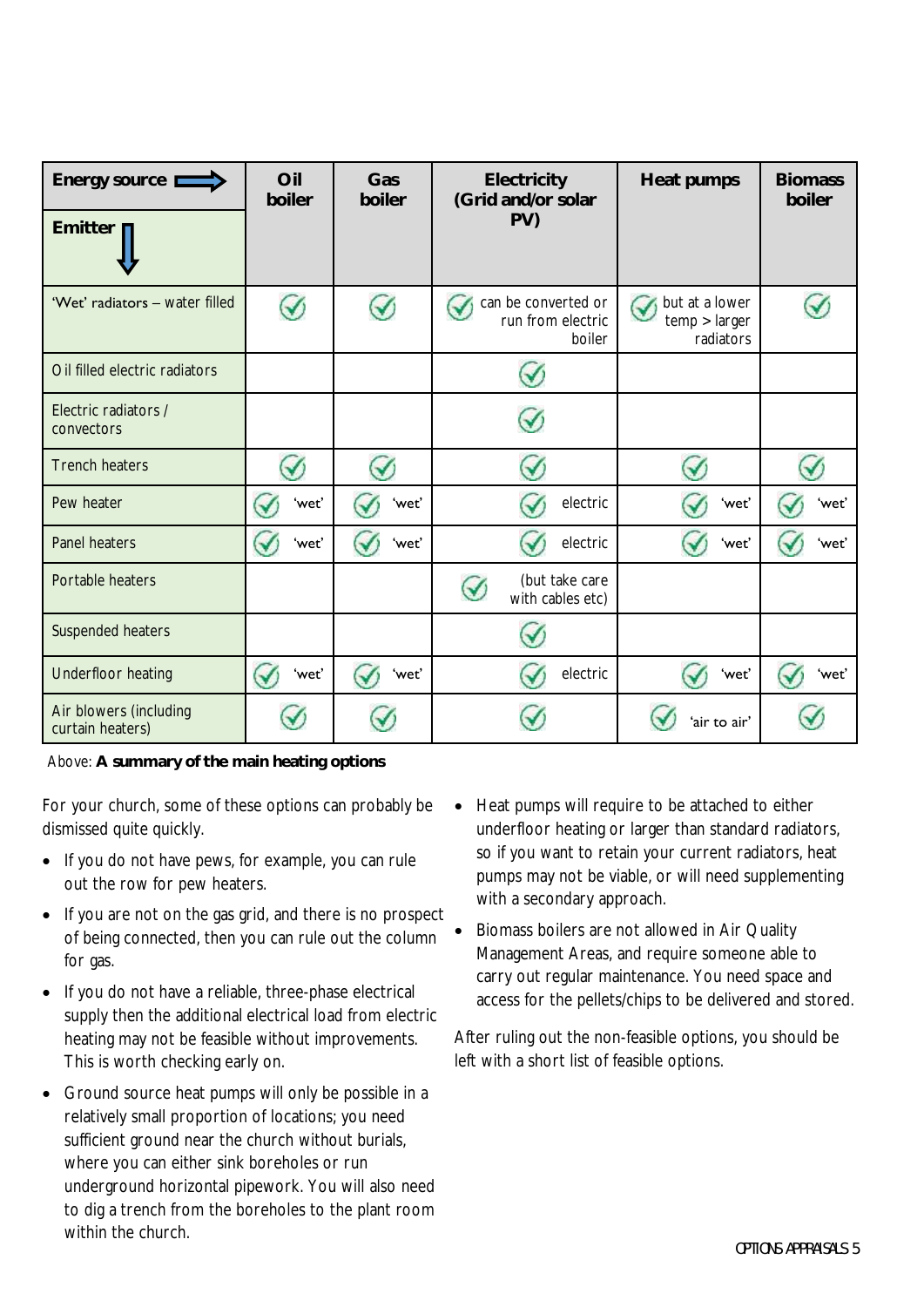#### 7d Common shortlists in different circumstances

Every church is different, and it is always case-by-case. There will be lots of churches that do not fit neatly into any classification and/or where a combination of solutions may be appropriate.

**There are some fairly typical combinations of feasible options, which are set out below.** 

The table below assumes your church is currently on either oil or gas, and that it has either radiators or some other form of fairly standard emitter, such as trench heaters.

**Remember**: if your church contains sensitive monuments and artefacts, then sudden changes to air temperature in the whole church can be damaging. This may well cause you to rule out some options.

| Typical situation                                                                                                   | typical options to consider                                                                                                                                                                                                                                                                                                                                                                                                                                                                                                                                                                                                                                                                                                                                                                                                                                                                                                |  |
|---------------------------------------------------------------------------------------------------------------------|----------------------------------------------------------------------------------------------------------------------------------------------------------------------------------------------------------------------------------------------------------------------------------------------------------------------------------------------------------------------------------------------------------------------------------------------------------------------------------------------------------------------------------------------------------------------------------------------------------------------------------------------------------------------------------------------------------------------------------------------------------------------------------------------------------------------------------------------------------------------------------------------------------------------------|--|
| Church with pews, intermittent or low use<br>(a few hours per week)                                                 | Low carbon options (assumes 100% renewable electricity, from a 'green<br>tariff and/or solar panels)<br>• Make what you already have last longer +/or be more efficient/effective<br>e.g. by adding/using controls. Reduce the heat needed by reducing heat<br>loss and draughts.<br>• Direct replacement of gas boiler with electric<br>• Electric boiler with system improvements<br>• Under pew electric radiant or convective heaters<br>• Wall mounted or ceiling hung radiant heaters<br>• Other electric radiators / heaters<br>• Air-to-air heat pumps for smaller buildings<br>Lower-carbon options<br>• A hybrid solution e.g. retaining gas/oil heating for coldest days and occa-<br>sional events, with a smaller number of pew heaters in the commonly-<br>used areas for standard services<br>Fossil fuel options *<br>• Direct replacement boiler (oil-for-oil or gas-for-gas)<br>• Replacing oil with gas |  |
| Church with pews, regularly used throughout<br>the week (perhaps 5 days per week, for more<br>than 3 hours or more) | Low carbon options (assumes 100% renewable electricity)<br>• Make what you already have last longer/be efficient/effective and reduce<br>the heat needed<br>• Direct replacement of gas boiler with electric<br>• Electric boiler with system improvements<br>• Air source heat pump (ASHP) with radiators<br>• Ground source heat pump (GSHP) with radiators<br>• If lifting the floor or reordering anyway: air or ground source heat pump<br>with underfloor heating \$<br>Lower-carbon options<br>• Hybrid air- or ground-source heat pump combined with an existing or<br>new gas boiler used for peak loads on coldest days<br>Fossil fuel options *<br>• Direct replacement boiler (oil-for-oil or gas-for-gas)<br>• Replacing oil with gas                                                                                                                                                                         |  |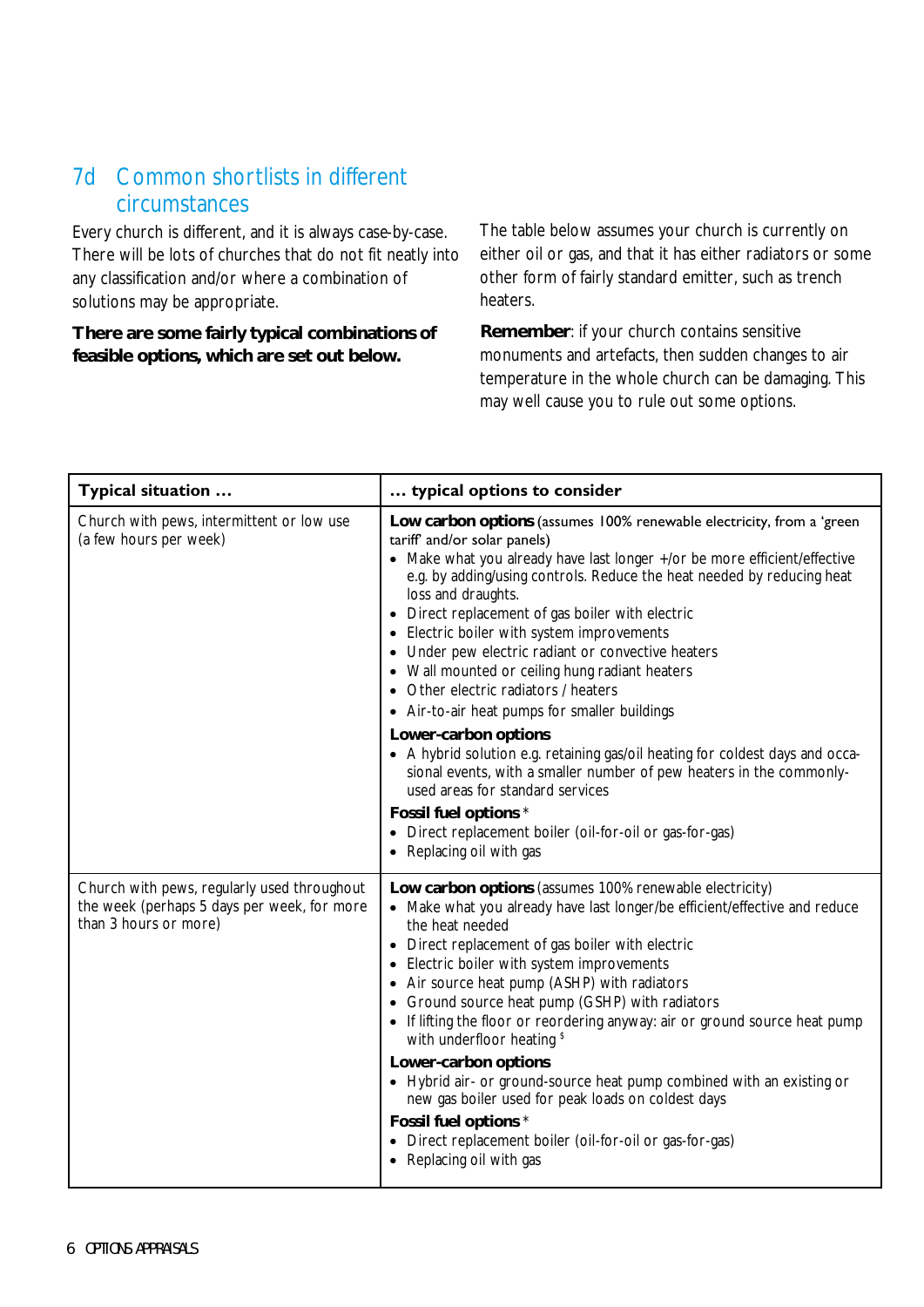| Typical situation                                                             | typical options to consider                                                                                                                                                                                                                                                                                                                                                                                                                                                                                                                                                                                                                                                                                                          |  |
|-------------------------------------------------------------------------------|--------------------------------------------------------------------------------------------------------------------------------------------------------------------------------------------------------------------------------------------------------------------------------------------------------------------------------------------------------------------------------------------------------------------------------------------------------------------------------------------------------------------------------------------------------------------------------------------------------------------------------------------------------------------------------------------------------------------------------------|--|
| Church with chairs, intermittent or low<br>use                                | Low carbon options (assumes 100% renewable electricity)<br>• Make what you already have last longer/be efficient/effective and reduce the<br>heat needed<br>• Direct replacement of gas boiler with electric<br>• Electric boiler with system improvements<br>• Wall mounted or ceiling hung radiant heaters<br>• Other electric radiators / heaters<br>• Air-to-air heat pumps for smaller buildings<br>Lower-carbon options<br>• A hybrid solution e.g. retaining gas/oil heating for coldest days and occasional<br>events, with wall-mounted or ceiling-hung radiant heaters for standard services<br>Fossil fuel options *<br>• Direct replacement boiler (oil for oil or gas for gas)<br>• Replacing oil with gas              |  |
| Church with chairs, regular use                                               | Low carbon options (assumes 100% renewable electricity)<br>• Make what you already have last longer/be efficient/effective and reduce the<br>heat needed<br>• Direct replacement of gas boiler with electric<br>• Electric boiler with system improvements<br>• Air source heat pump with radiators<br>• Ground source heat pump with radiators<br>• If lifting the floor or reordering anyway: air or ground source heat pump with<br>underfloor heating \$<br>Lower-carbon options<br>• Hybrid air- or ground-source heat pump combined with an existing or new gas<br>boiler used for peak loads on coldest days<br>Fossil fuel options *<br>• Direct replacement boiler (oil for oil or gas for gas)<br>• Replacing oil with gas |  |
| Rural church, off the gas grid, poor<br>electricity supply, currently on oil. | Low carbon options (assumes 100% renewable tariff or solar PV)<br>• Make what you already have last longer/be efficient/effective and reduce the<br>heat needed<br>• Biomass boiler with radiators - in some circumstances (see separate guidance<br>on biomass boilers)<br>• Upgrade electrical supply, and install electric heating<br>Fossil fuel options<br>Direct replacement boiler (oil-for-oil)                                                                                                                                                                                                                                                                                                                              |  |

*\*It is possible to switch from gas to low-carbon bio-gas, but the price difference is high. In the future, it is possible that the proportion of 'green' hydrogen in the gas grid may increase, reducing somewhat the carbon impact of grid gas. See Section 4 on the future of heat. As things stand today, though, replacing gas-with-gas is not a low-carbon option.*

\$ *Laying new underfloor heating has a high 'embodied carbon' because of all the materials required, and so is only recommended if the floor needs major work anyway, and only for churches used very regularly throughout the week.* 

Remember, the right answer for your church might be a combination of different approaches.

For example, in our [case study of Chalgrove,](https://www.churchofengland.org/sites/default/files/2020-05/Chalgrove%20church%20electric%20radiant%20and%20pew%20heating%20FINAL%20April%202020.pdf) the church has ceiling-mounted far-infra-red radiant heaters in the nave and then pew heaters in the chancel, giving responsive heat without damaging the wall paintings.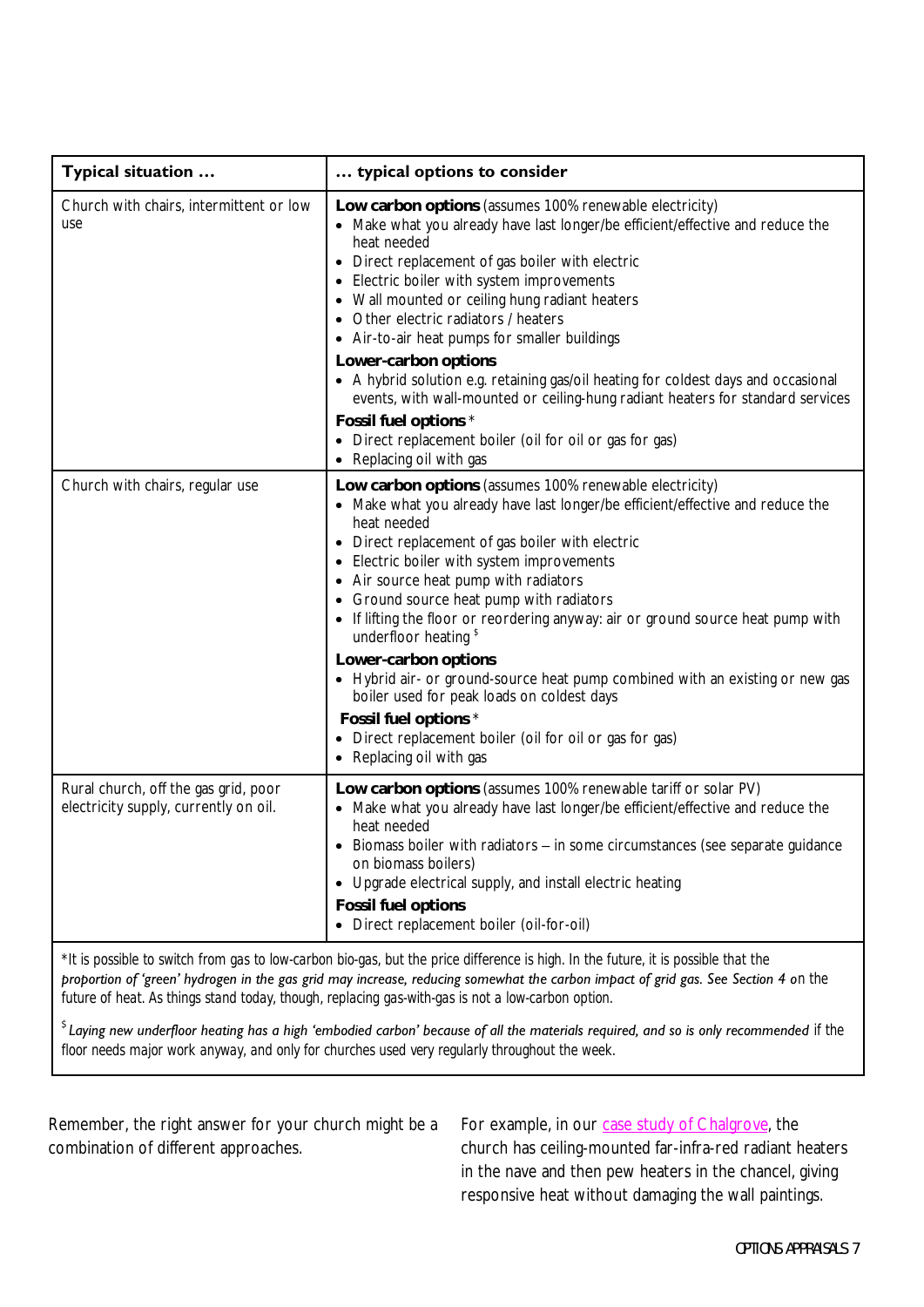#### 7e Assessing your shortlist

By now, you have a short list of feasible options.

For each option remining, you will want to consider a variety of factors:

- How well does it meet your needs, now and in the future (the 5Ws, from earlier)?
- How much will it cost, and what is the 'return on investment'? This should consider:
	- installation costs
	- operating costs
	- maintenance costs over its lifetime
	- removal and replacement costs at the end of its life, and how long this lifetime is.
- Carbon footprint
	- operational carbon the electricity, gas or oil used to run it. Savings vs. current system.
	- \* embodied carbon the materials that go into the creating the system and installing it.
- Ease of maintenance are there sufficient firms locally to maintain it?

The correct answer for your church will always be on a case-by-case basis. However, reading [case studies](https://www.churchofengland.org/resources/churchcare/advice-and-guidance-church-buildings/heating) can help.

#### 7f Do you need advice?

There are times when advice is needed, particularly if:

- You are considering something very different from what you have now, and are unsure about it,
- You are considering a sizable investment (several thousands of pounds or more), or
- You have historic fabric, interiors, or objects.

However, for some churches, the options are simple and they can carry out the required analysis themselves, having gained some quotes from local installers.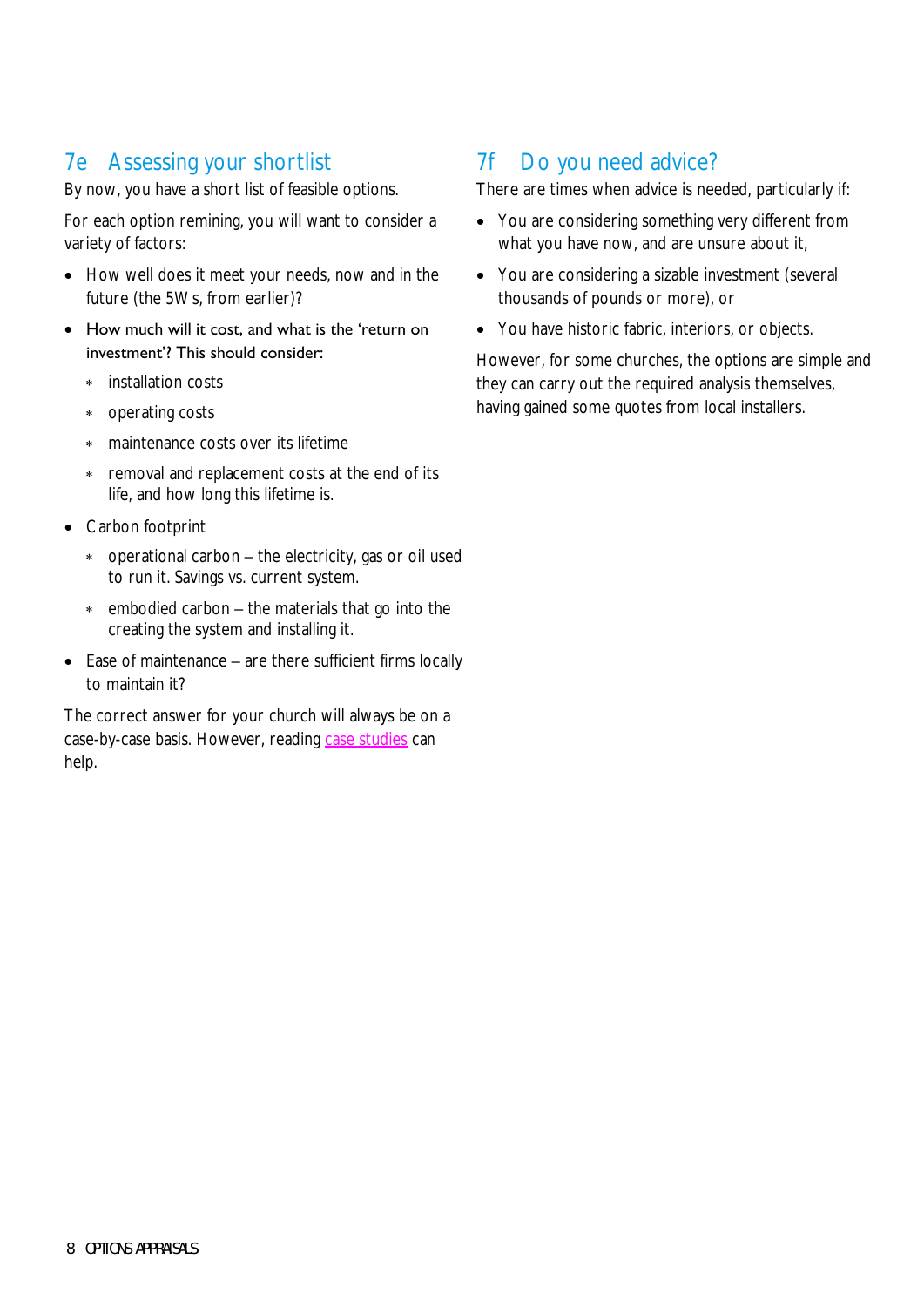#### 7g Where do you get advice from?

The key expert you are likely to need is a Building Services Engineer, who can report to you on the feasible options and their pros and cons. They are independent, and can assess a range of options. [CIBSE](https://www.cibse.org/building-services/find-a-specialist) has a directory of specialist.

For most church projects, the advice will need to be from someone with experience of large, heritage buildings, not domestic or commercial projects. When looking for an external heating designer, always ask about their experience with church buildings. Try to find examples of their work which you can visit, and discuss their work with the other church clients.

The [CIBSE heritage group](http://www.hevac-heritage.org/) can advise on the significance of existing systems and give a general direction of thought about a project:

Whilst most DAC's have a heating or buildings services advisor, who may be able to offer a degree of free input at key points, it is not their role to design the system. It is, however, very much recommended that you [consult](https://www.churchofengland.org/resources/churchcare/church-buildings-council/how-we-manage-our-buildings/diocesan-advisory)  [the DAC](https://www.churchofengland.org/resources/churchcare/church-buildings-council/how-we-manage-our-buildings/diocesan-advisory) early on in your project to see what help is available in your diocese, and then again before committing to a particular approach.

Your church architect may be able to give general advice, but they are not heating specialists.

Your local plumber or electrician is very unlikely to understand the full range of options.

The Historic England Buildings Services Team can offer advice on listed buildings, in certain circumstances. Contact your local [authority conservation officer](https://historicengland.org.uk/advice/your-home/making-changes-your-property/local-authority/) and ask them what advice is available.

Parish Buying offers [energy audits,](https://www.parishbuying.org.uk/categories/energy/energy-basket/audit) as do some dioceses, which can set the heating work in a wider context.

#### 7h The format of the options appraisal

The end result for a large, complex heating project, where you are engaging specialists, may be a multi-page document, with a detailed analysis.

If you commission such an options appraisal, then it is recommended that you provide your advisors with:

- The project brief: a summary of what you need, focussing on the 5Ws from earlier in this document: who, what, when, why, and which.
- A completed Heating Checklist (Section 5 of the heating guidance),
- Copies of your energy bills from the last year along with the results of the Energy Footprint Tool.

This will focus your advisors quickly on the key points you need their help with and – hopefully – save the church both time and money.

Whilst most projects need external advice of some kind, not all do, and the options appraisal need not be complex.

Attached at the end of this guidance is a perfectly effective two-page options appraisal prepared by the church itself. It was supplied as part of the Statements of Needs for a recent heating application to the Church Buildings Council. For this particular church, they had a fairly clear 'best option', because they have pews and a good electricity supply. This short document covered enough to show the church had thought carefully and broadly about their options when reaching their conclusions.

Your options appraisal should be fit for your needs. Working on it will hopefully achieve three things:

- 1. Help your church community think, together, about the best solution for your circumstances.
- 2. Help you get cost-effective advice only on those questions where it was really needed, saving you time and money.
- 3. Help you prepare your case for a future faculty application (if needed).

The next section of our guidance looks further at this last point; the permission your project will need and the regulations covering church heating.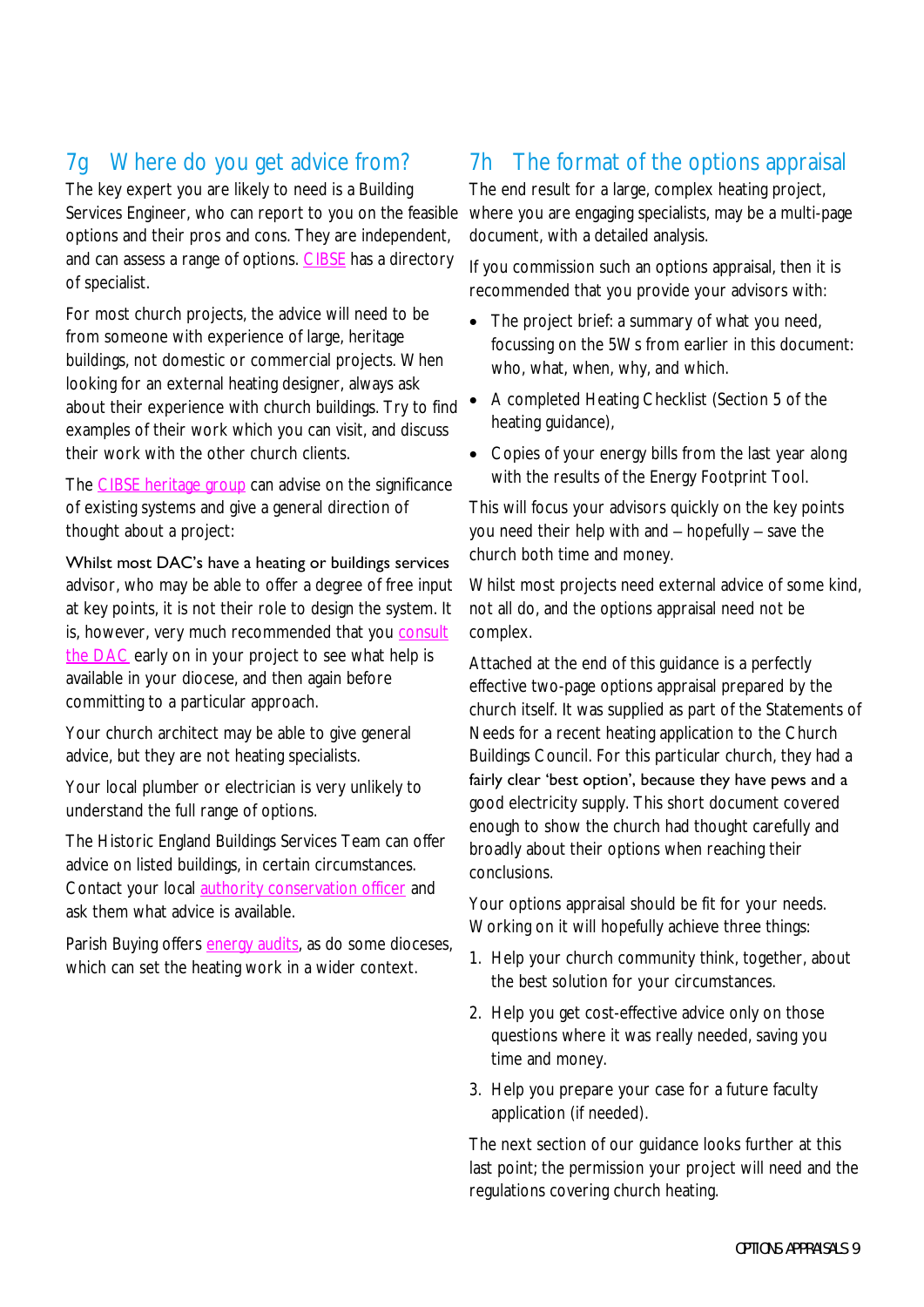#### 7i Example of a simple options appraisal

Excerpt from a recent statement of needs applying for electric heating.

#### **Section 4. Why do you need it and why do you need it now?**

Having new, more efficient heating will also help us further reduce our carbon footprint, and it will also help our financial situation and contribute towards environmental sustainability. We already buy all of our electricity from renewable sources.

Our proposal includes zoning the heating system, so that we only ever heat the areas of the church that we need to, which would further reduce our carbon footprint.

We have investigated all of the alternative forms of heating that are open to us, and our reasoning for rejecting / selecting them are briefly detailed below:

| <b>Heat Energy Source:</b>                |                                                                                                                                                                                                                                                                          |
|-------------------------------------------|--------------------------------------------------------------------------------------------------------------------------------------------------------------------------------------------------------------------------------------------------------------------------|
| Oil:<br>(Rejected)                        | Invasive to install oil fired heating system and bunded storage<br>Not renewable                                                                                                                                                                                         |
| Natural Gas:<br>(Rejected)                | No nearby gas main<br>Invasive to install gas fired heating system<br>Not renewable                                                                                                                                                                                      |
| LPG:<br>(Rejected)                        | Invasive to install LPG fired heating system and storage<br>Not renewable                                                                                                                                                                                                |
| Biomass:<br>(Rejected)                    | Invasive to install biomass powered heating system<br>Labour intensive to run, as it would need attention every couple of days                                                                                                                                           |
| Ground Source<br>Heat Pump:<br>(Rejected) | Invasive to install the requisite underground pipes in the churchyard<br>Invasive to install a ground source heat pump powered system. Works best with<br>under-floor heating in an insulated building, which would be an invasive and an expensive<br>system to install |
| Air Source Heat Pump:<br>(Rejected)       | Invasive to install the pump in the wall of the church<br>Works best with under-floor heating in an insulated building, which would be an invasive<br>and an expensive system to install<br>Noisy to run                                                                 |
| Solar Panels:<br>(Rejected)               | Invasive to install<br>Would be highly unlikely to obtain planning permission to install them on the roof of our<br>Grade I listed church                                                                                                                                |
| Electricity:<br>(Selected Option)         | Tried and tested system which could work adequately in our small, rural<br>church, if we fit an adequate number of efficient heaters.<br>Renewable, since we only buy electricity from renewable sources                                                                 |